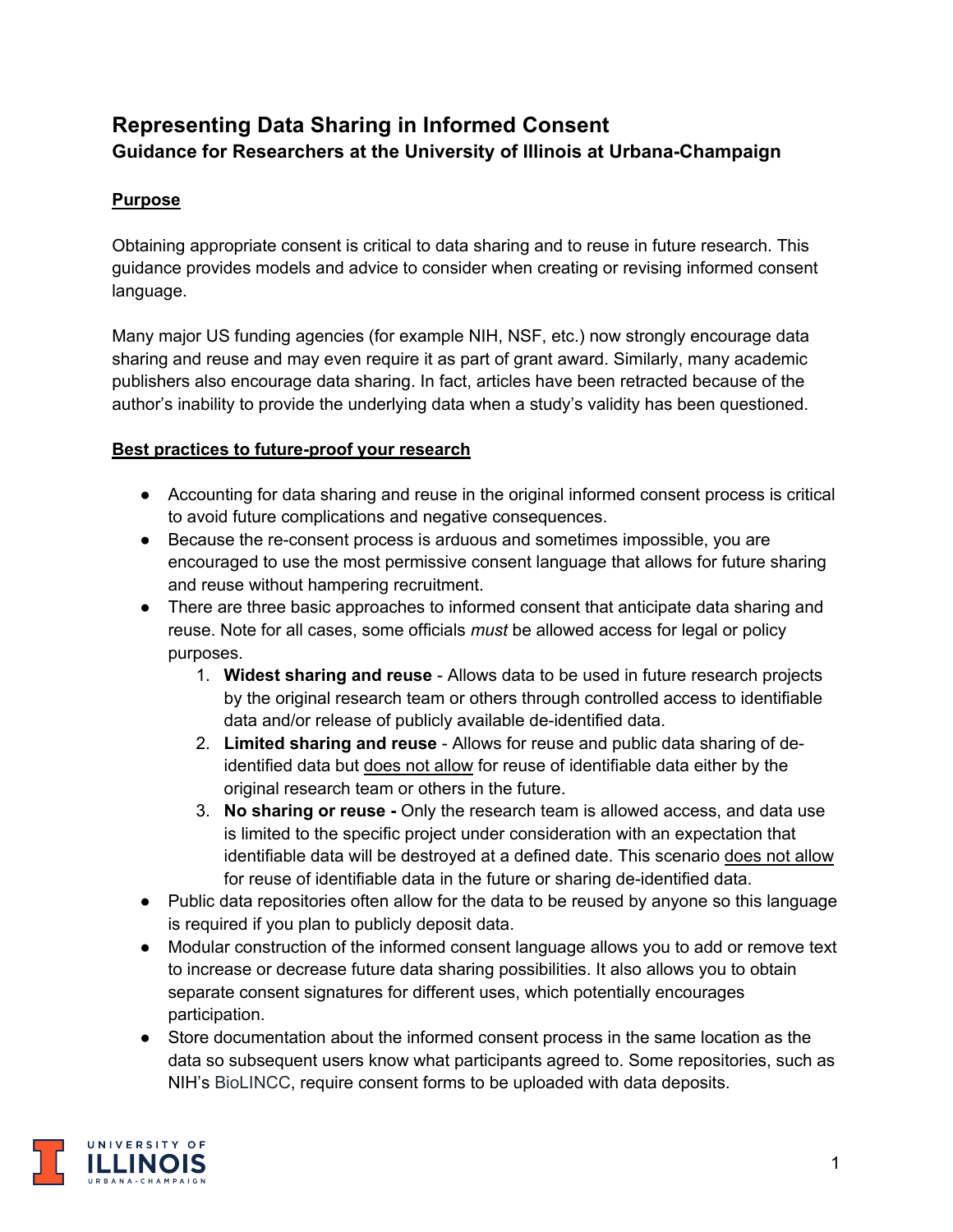### **Example Text For Data Sharing and Reuse in Informed Consent**

The examples below reflect the three basic approaches outlined above. These examples are meant to help researchers choose language about privacy, reuse, and sharing that is best for their circumstances. Alternatives for the privacy paragraph are also provided below and additional examples are available from the IRB.

#### **Most Permissive – Widest Data Sharing and Reuse**

We will keep private information about you confidential to the extent allowed by laws and university policies. When researchers publicly discuss or publish the results of this research, they will not tell anyone that you were in the study. However, government or university officials who are responsible for monitoring this study and journal staff who review the research results for accuracy may see information that identifies you, including your signed consent form.

If you give us your permission, we will use or share data from this study and your personal information [and "type of biological specimen" sample] for use in future research studies. We will not ask for your additional informed consent for these studies. The future research may be done here or at another place. The research may be similar to this study or completely different. To use your information future researchers must agree to follow the same laws and policies to protect your private information. They will not tell anyone that you were in their study. If you allow us to use or share your personal information for future studies, you can change your mind later and ask us to remove it. However, please keep in mind that we cannot take back information that other researchers have already used.

We will submit data from this study to a public access repository [and sample repository for biological specimens]. All private information that could identify you will be removed or changed before data [or samples] are put in a public repository. Anyone can use information from a public access repository for any purpose.

#### *(Flesch-Kincaid Reading level = 11.8)*

*Pros:* This consent allows for future research, including reuse of identifiable data, by the original research team and by others as long as they agree to maintain confidentiality. It also acknowledges that others may need access to check research results and accounts for public dissemination of a de-identified dataset. This level of data sharing is consistent with many funder and publisher expectations.

*Cons:* For highly sensitive research topics, this consent may seem too risky to participants.

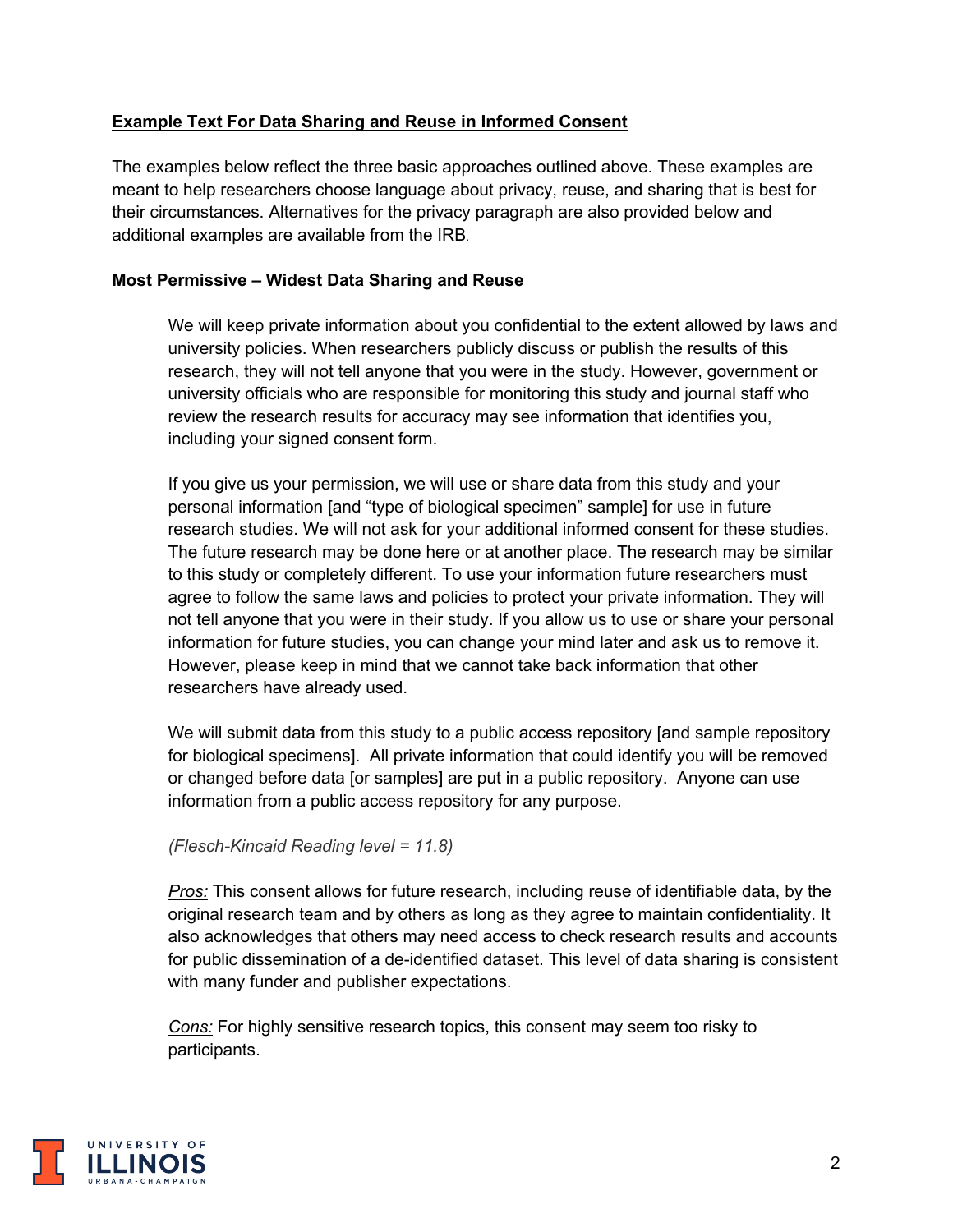#### **Moderately Permissive – Data Sharing and Reuse Only of De-identified Data**

We will keep private information about you confidential to the extent allowed by laws and university policies. When the researchers publicly discuss or publish the results of this research, they will not tell anyone that you were in the study. However, government or university officials who are responsible for monitoring this study and journal staff who review the research results for accuracy may see information that identifies you, including your signed consent form.

We will submit data from this study to a public access repository [and sample repository for biological specimens]. All private information that could identify you will be removed or changed before data [or samples] are put in a public repository. Anyone can use information from a public access repository.

#### *(Flesch-Kincaid Reading level = 14.7)*

*Pros:* This consent allows for future research, including reuse of identifiable data, by the original research team and by others as long as they agree to maintain confidentiality. It also acknowledges that others may need access to check research results.

*Cons:* For highly sensitive research topics, this consent may seem too risky to participants. This is essentially "on request" data sharing, which may or may not be accepted by your research funder or the journals in which you wish to publish.

#### **Least Permissive – No Data Sharing and No Reuse**

We will keep private information about you confidential to the extent allowed by laws and university policies. When the researchers publicly discuss or publish the results of this research, they will not tell anyone that you were in the study. However, Government or university officials who are responsible for monitoring this study may see information that identifies you including your signed consent form.

#### *(Flesch-Kincaid Reading level = 13.8)*

*Pros:* This consent is as restrictive as possible while still being truthful in terms of who might need to access personal information. For highly sensitive research topics, this example may seem the least "risky" of the three examples.

*Cons:* This consent does not allow the data to be used for future research outside of the original IRB protocol (by anyone, including the original research team). If it does not meet your obligations to your funder, you may be out of compliance. You will not be able to publish in journals where underlying data must be made available, either by default or because of an editorial inquiry.

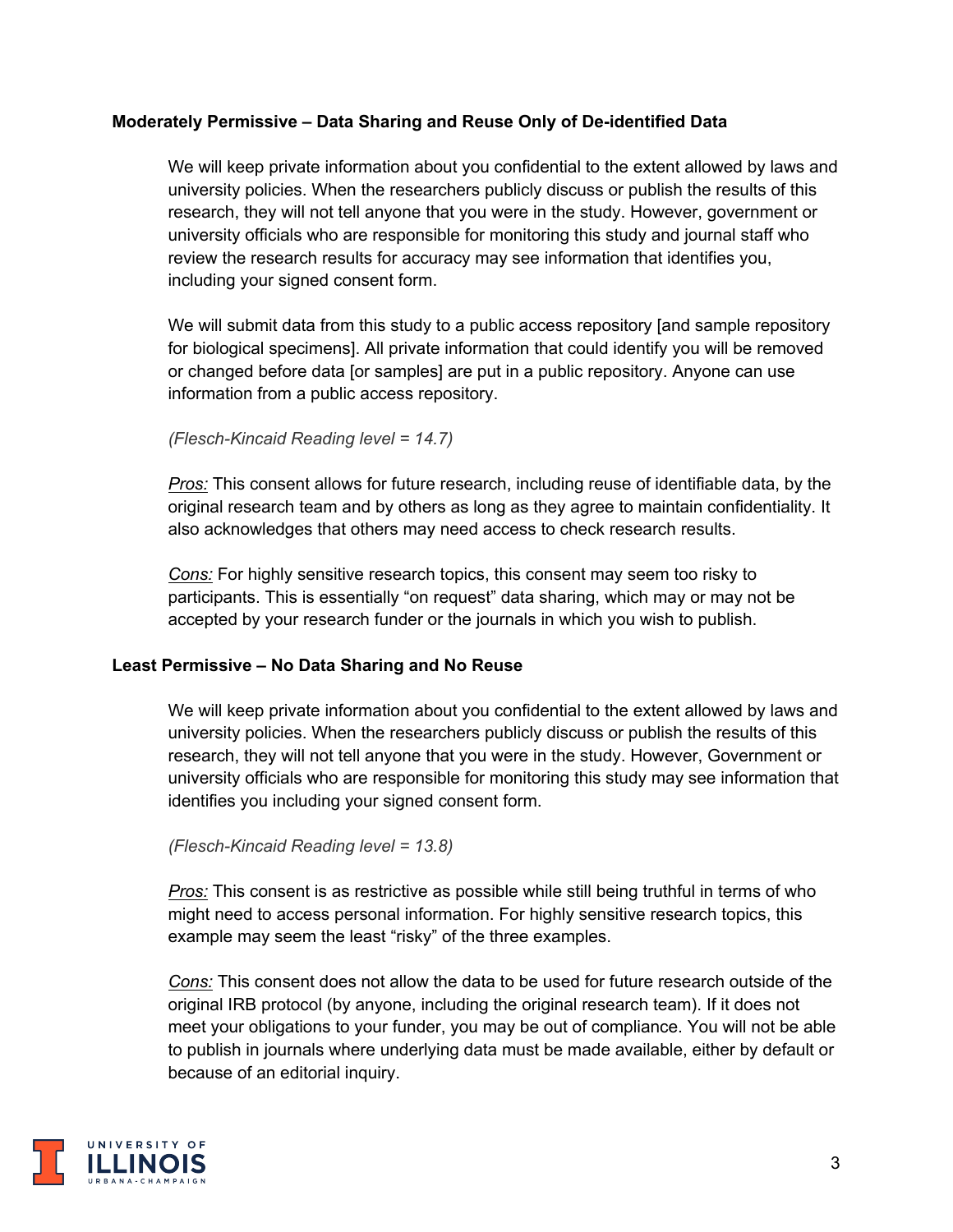### **Alternative Privacy Language for the First Paragraph in the Above Examples**

Alternative #1 We will use all reasonable efforts to keep your personal information confidential, but we cannot guarantee absolute confidentiality. When the researchers publicly discuss or publish the results of this research, they will not tell anyone that you were in the study. But, when required by law or university policy, identifying information (including your signed consent form) may be viewed or copied by: a) The Institutional Review Board that approves research studies; b) The Office for Protection of Research Subjects and other university departments that oversee human subjects research; c) internal and external auditors responsible for oversight of research; d) Federal agencies with some regulatory authority, such as the Office of Human Research Protections in the U.S. Department of Health and Human Services; e) [Funder's Name], the funder of this research; or f) journals in which study results are published.

*(Flesch-Kincaid Reading level = 16.6)*

#### **or**

Alternative #2 The information in this study will be used only for research purposes and in ways that will not reveal who you are. Any information that could identify you will be removed or changed before files are shared with other researchers or before results are made public. However, federal or state laws may require us to show information about you to university or government officials or sponsors who are responsible for monitoring this study. Similarly, journal policies may require us to show information about you to journal staff so that they can review the research data for accuracy.

*(Flesch-Kincaid Reading level = 13.9)*

### **Models for Documenting Informed Consent to provide flexibility for participants**

Not all participants will be comfortable with consent that allows for data sharing. Separating consent signatures from the different components privacy and sharing or completely separating components into different protocols of may increase participant comfort.

### **Model 1: One Protocol, One Consent Document**

Consent to participate and sharing permission are integrated into one all-inclusive consent document. The consent form language such as *"As a research participant in this study, you consent to the use of your data for this study and future research by others."* or having participants initial in two places where they agree to: 1) use of their data for the study; and 2) use of their data for future studies." are options.

### **Model 2: One Protocol, Two Consent Documents**

Consent to participate and permission to share data are considered completely separate choices and are recorded via separate signatures that are part of one research protocol.

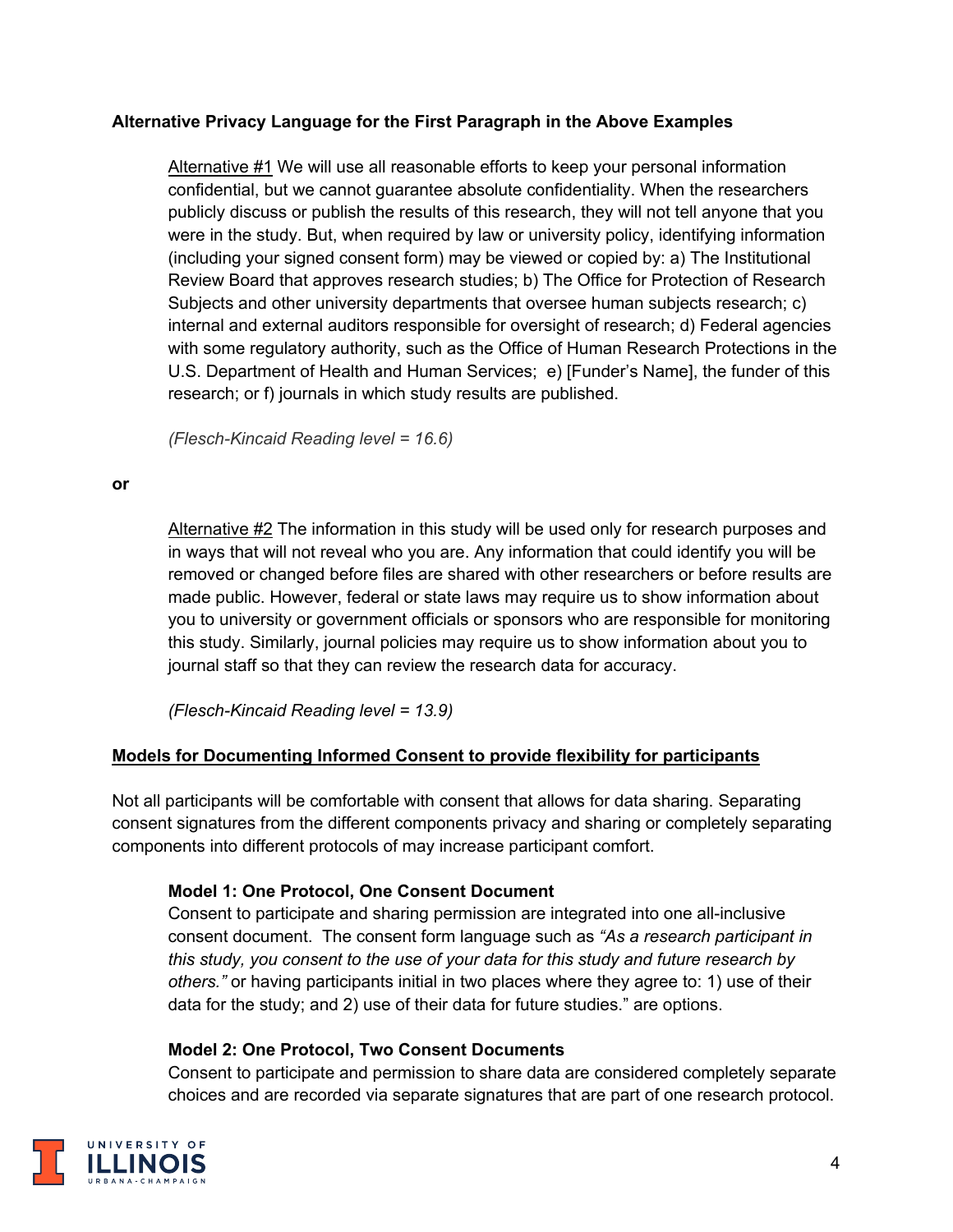# **Model 3: Two Protocols, Two Consent Documents**

Permission to share data is the focus of a completely separate IRB protocol that covers multiple projects. Participants consent to participate in research via one protocol and share data in another, where the latter protocol specifies the type of data (e.g., identifiable) and any consequences that may result from sharing the data.

### **Tips for Informed Consent Language That Anticipates Sharing/Reuse**

### **Include when anticipating future sharing or reuse:**

- What identifying information will be retained
- Who will have access to identifying information
- That all reasonable efforts will be made to keep personal information confidential and provide exceptions (e.g., to the extent of the law)
- The conditions under which access to the data may be granted to others. For example, sensitive data can be safely shared through mediated/controlled access, specific user agreements, de-identification and custom approval by the original research team (e.g., by publication)
- How the data will be shared
- How data will be de-identified in practice (e.g., by removing all personal information that could directly identify an individual)
- How data will be anonymized, aggregated, or de-aggregatedIf desired, include provisions to allow data reuse in future research
- The participants' right to withdraw and how to do so
- When possible, aim to increase future flexibly by obtaining participants' consent to wider and more public data sharing

### **Avoid when anticipating future sharing or reuse:**

- Terms such as 'fully anonymous' or 'strictly confidential' as they are often open to interpretation and impossible to achieve
- Terms used inconsistently or vaguely, such as "your data," "your study information," "all information collected about you," or "study results"
- Inadvertently implying that the research study or the participant's consent is timelimited
- Promises that the data will only be seen or accessed by the research team
- Language that mentions data will be secured in vague terms
- Language that neglects identifying how personal data may be re-identified through association with other data sets

# **Further Reading and Sources**

Gilmore RO, Kennedy JL, Adolph KE. "Practical Solutions for Sharing Data and Materials From Psychological Research." *Advances in Methods and Practices in Psychological Science* (2018): 121-130. doi:[10.1177/2515245917746500](https://journals.sagepub.com/doi/10.1177/2515245917746500)